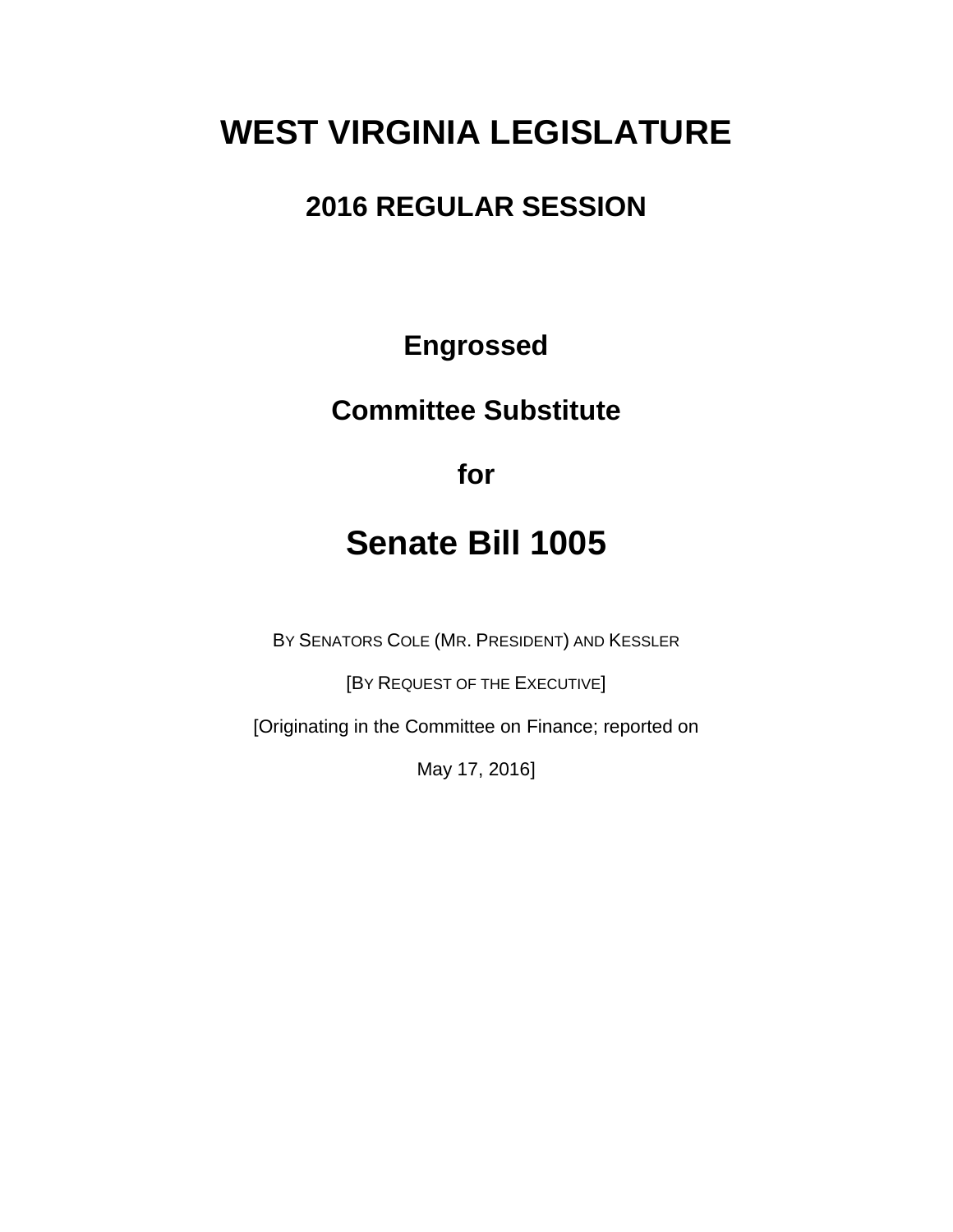A BILL to amend and reenact §11-17-3 and §11-17-4 of the Code of West Virginia, 1931, as amended; and to amend said code by adding thereto a new section, designated §11-17- 4b, all relating to increasing the tax rate on cigarettes and other tobacco products; specifying where a portion of the tax revenue shall be dedicated; requiring a physical inventory of tax stamps, tobacco products and e-cigarette liquids upon the effective date of tax imposition and upon any tax rate increase; applying tax rate changes to inventories; 7 requiring a report of such inventory be filed sixty days after the effective date of the tax 8 imposition or tax rate change; levying the excise tax on e-cigarette liquid; defining terms; providing for administration of the tax on e-cigarette liquid; specifying penalty for failure to file required reports; specifying criminal sanctions; and specifying effective date.

#### *Be it enacted by the Legislature of West Virginia:*

 That §11-17-3 and §11-17-4 of the Code of West Virginia, 1931, as amended, be amended and reenacted; and that said code be amended by adding thereto a new section, designated §11- 17-4b, all to read as follows:

#### **ARTICLE 17. TOBACCO PRODUCTS EXCISE TAX ACT.**

#### **§11-17-3. Levy of tax; rate and ratio; dedication of proceeds; intent of the Legislature.**

 (a) *Tax on cigarettes and tobacco products other than cigarettes*. — For the purpose of 2 providing revenue for the general revenue fund of the state, an excise tax is hereby levied and 3 imposed on sales of cigarettes at the rate of  $55 \div \omega$  on each twenty cigarettes or in like ratio on any part thereof. Only one sale of the same article shall be used in computing the amount of tax due under this subsection and tobacco products other than cigarettes.

 (b) *Tax rate on cigarettes*. — Effective May 1, 2003, the excise tax rate levied and imposed on the sale of cigarettes is 55 cents on each twenty cigarettes or in like ratio on any part thereof: *Provided,* That on and after July 1, 2016, the excise tax rate levied and imposed on the sale of cigarettes is \$1 on each twenty cigarettes or in like ratio on any part thereof. Only one sale of the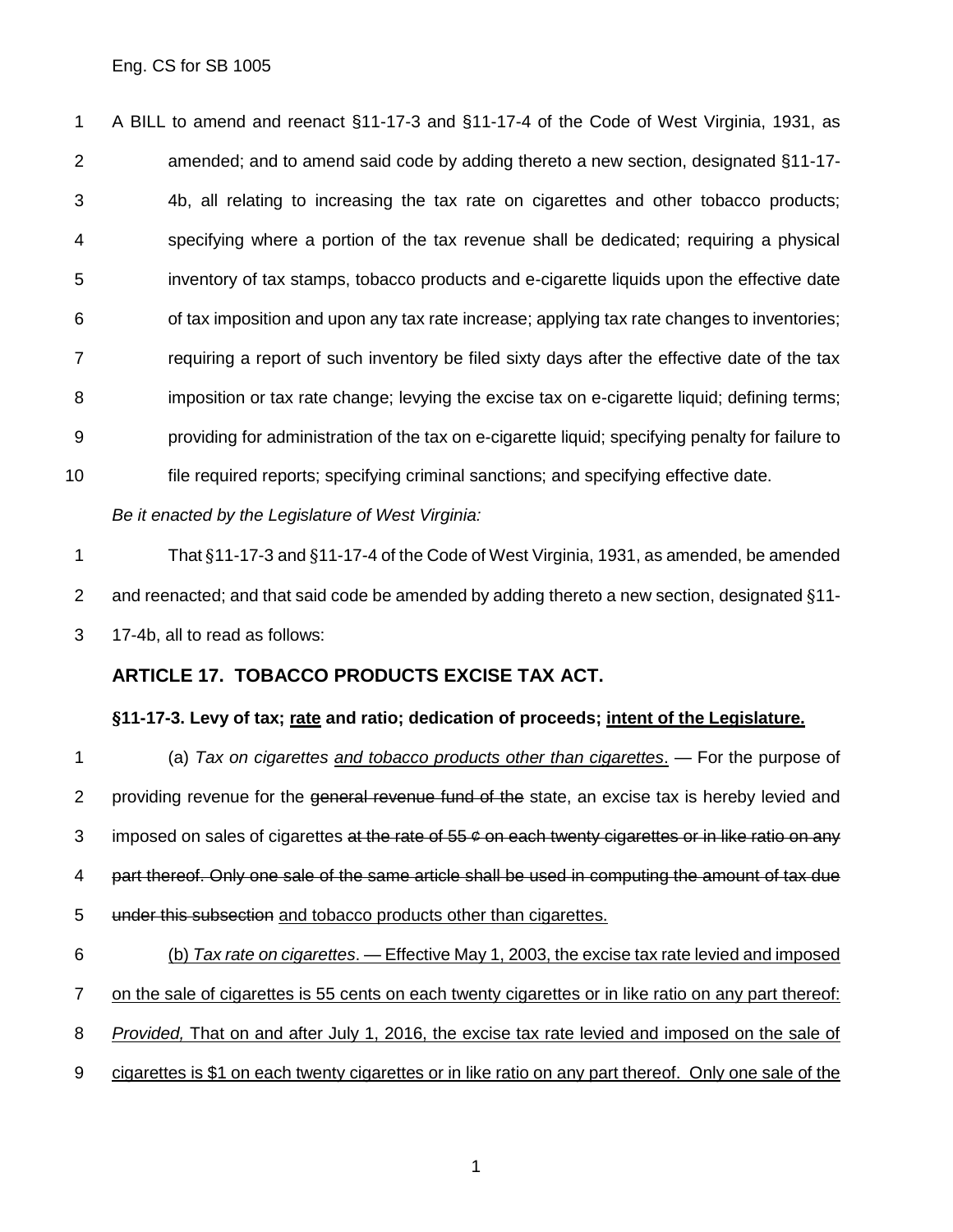same article shall be used in computing the amount of tax due under this subsection.

 (b) (c) *Tax on tobacco products other than cigarettes*. — Effective January 1, 2002, an the 12 excise tax is hereby levied and imposed on the sale sales or use of tobacco products other than 13 cigarettes to bacco products is at a the rate equal to seven percent of the wholesale price of each 14 article or item of tobacco product products other than cigarettes sold by the wholesaler or subjobber dealer, whether or not sold at wholesale, or if not sold, then at the same rate upon the use by the wholesaler or dealer: *Provided,* That on and after July 1, 2016, the excise tax rate levied and imposed on the sales or use of tobacco products other than cigarettes is at the rate equal to twelve percent of the wholesale price of each article or item of tobacco products other 19 than cigarettes sold by the wholesaler or subjobber dealer, whether or not sold at wholesale, or if not sold, then at the same rate upon the use by the wholesaler or dealer. Only one sale of the 21 same article shall be used in computing the amount of tax due under this subsection. Revenues received from this tax shall be deposited into the general revenue fund (c) Effective date. -- The changes set forth herein to this section and section four of this article shall become effective the first day of May, two thousand three (d) For each fiscal year beginning on or after July 1, 2016, 45 cents of the \$1 tax imposed and collected on each twenty cigarettes under subsection (b) of this section shall be dedicated as follows: (1) The first \$1 million shall be deposited in the Tobacco Education Program in the State Treasury. Expenditures from the fund are to be made in accordance with the provisions of article three, chapter twelve of this code and used for the purpose of providing tobacco cessation programs; (2) The next \$43 million of the revenues collected and dedicated under this subsection shall be deposited in the State Treasury to the credit of the Public Employees Insurance Agency; and (3) The remaining balance of the revenues collected and dedicated under this subsection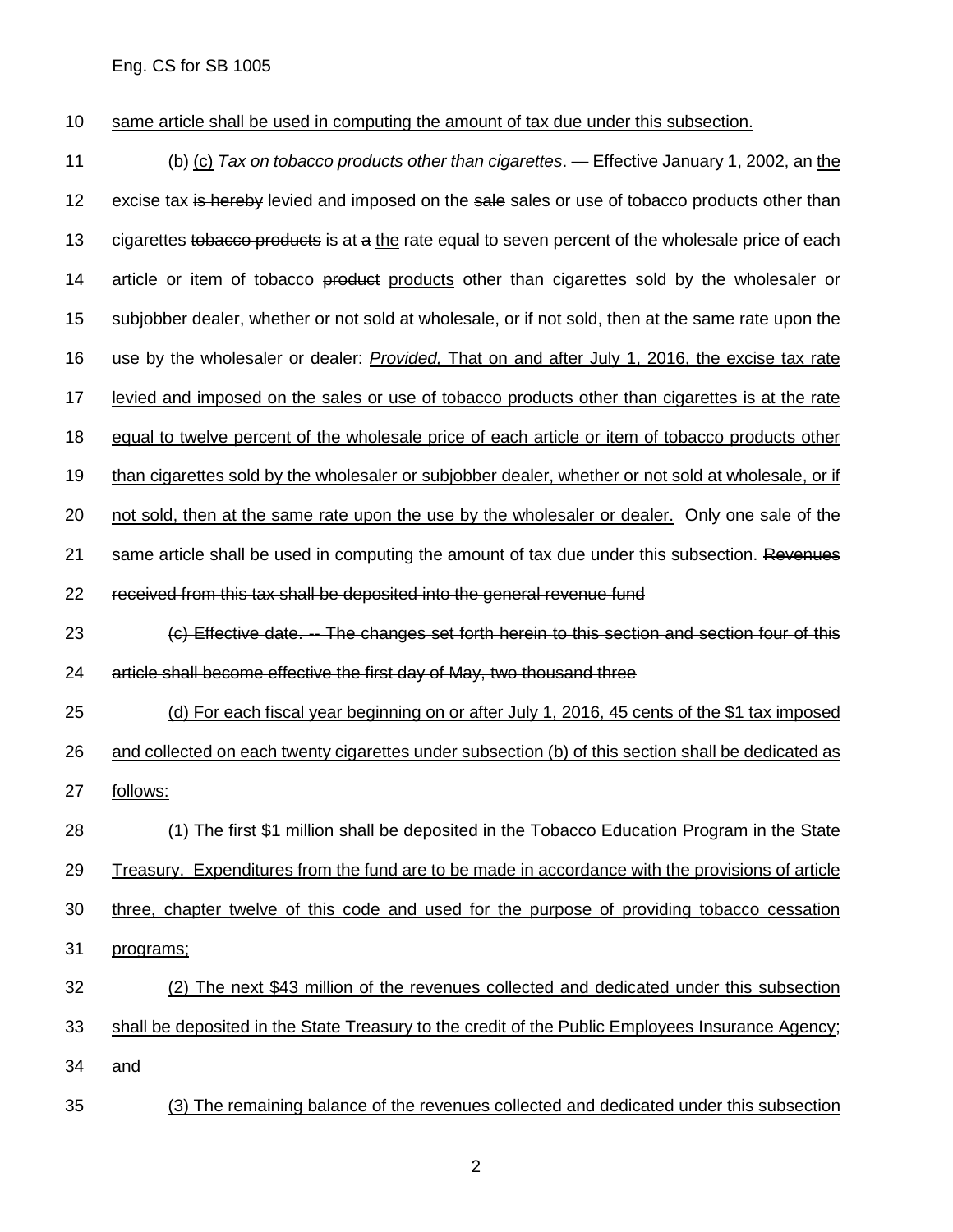shall be deposited in the State's General Revenue Fund.

 (e) *Effective date of amendments.* — Amendments to this section enacted in the year 2003 apply in determining tax imposed under this article from May 1, 2003, through June 30, 2016.

Amendments to this section enacted in the year 2016 apply in determining tax imposed under this

article effective on and after July 1, 2016.

**§11-17-4. Effect of rate changes; cigarette tax stamps and tobacco products on hand or in inventory; report; discount; effective date.**

 (a) Notwithstanding other provisions of this article, it is hereby declared to be the intent of the Legislature that one rate of excise tax is applicable to all quantities of cigarettes and another rate of excise tax is applicable to all tobacco products other than cigarettes in this state on and 4 after the first day of July, two thousand one, under the provisions of this article Any cigarette tax 5 stamps on hand or in inventory on the effective date of a rate change, whether affixed to the cigarette package, on hand but not affixed to the cigarette package, or stamps purchased to be 7 affixed by a meter, are considered to have been purchased or received on the effective date of the change in rate. Any tobacco products other than cigarettes, on hand or in inventory, on the effective date of any rate change are hereby considered to have been purchased or received on 10 the effective date of the change in rate.

 (b) Every wholesaler, subjobber, subjobber dealer, retail dealer and vending machine operator who, on the effective date of any rate change, has, on hand or in inventory, any tobacco products or cigarette tax stamps, whether affixed to the cigarette package, on hand but not affixed to the cigarette package, or stamps purchased to be affixed by a meter, and upon which the tax has not been paid or upon which the tax or any portion of the tax has been previously paid, shall take a physical inventory and shall file a report of the inventory with the Tax Commissioner, in the 17 format required by the Tax Commissioner, and shall file the inventory within thirty sixty days after 18 the inventory effective date of the rate change and shall pay to the Tax Commissioner any additional tax due under an increased rate within sixty days after the effective date of the rate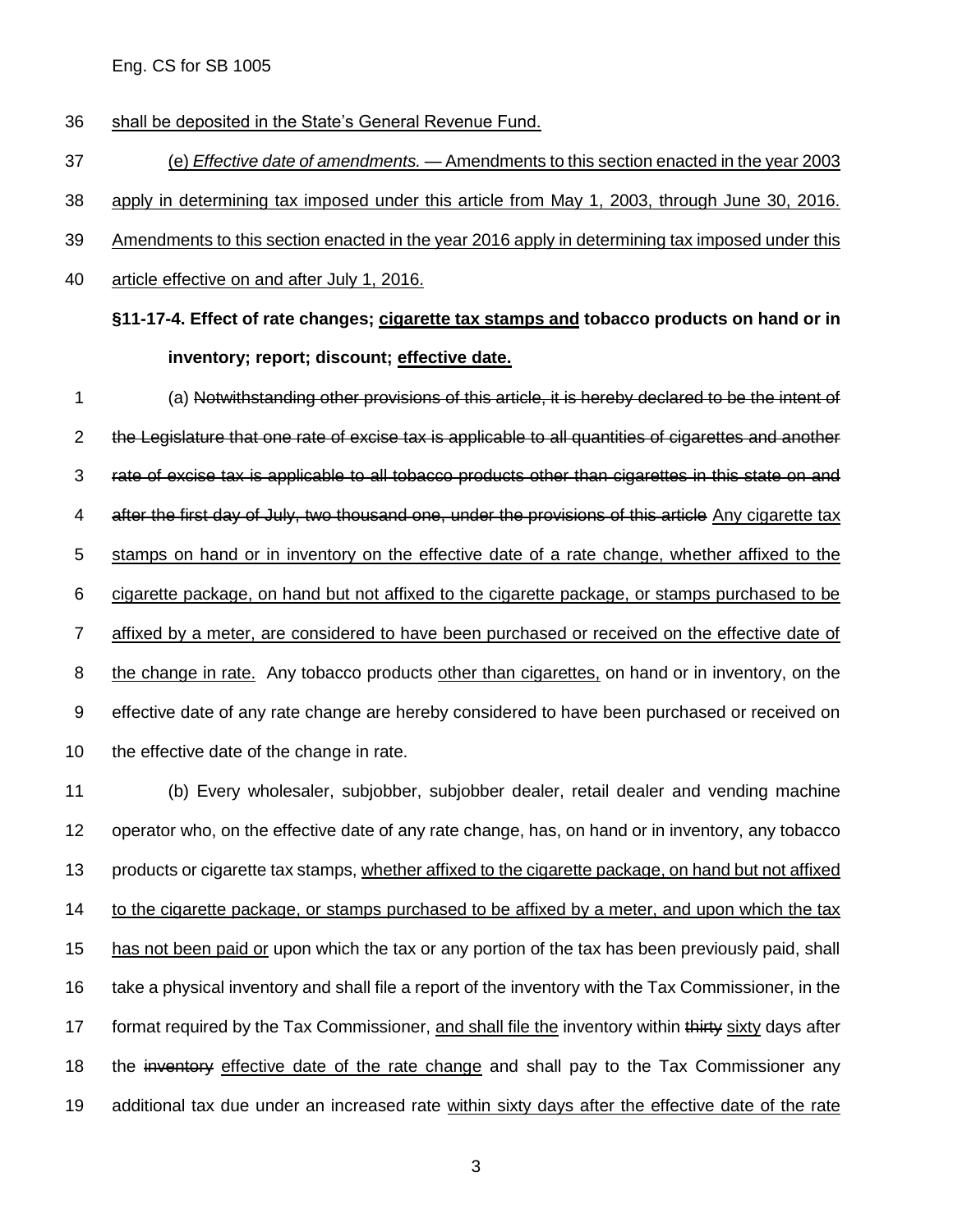- change. in accordance with the following schedule:
- (1) One-third at the time of filing the report;

(2) One-third not later than sixty days after the effective date of the rate change; and

(3) One-third not later than ninety days after the effective date of the rate change.

 A discount of four percent shall be allowed on all tax due for persons who pay additional tax under this section.

- (c) Imposition of the tax on tobacco products other than cigarettes shall be treated as a
- change in rate on the effective date of the tax.
- (d) *Effective date.* The changes set forth to this section and enacted in 2016 shall be
- effective on and after July 1, 2016.

## **§11-17-4b. Levy of tax on e-cigarette liquid; definitions; rate; inventory; invoice; report; payment; authority of the Tax Commissioner to inspect and examine witnesses; presumption; bond.**

 (a) *Definitions.* — When used in this section, words, terms and phrases defined in this subsection, and any variations thereof required by the context, have the meaning ascribed to them in this subsection, except where the context indicates a different meaning is intended. (1) "E-cigarette" means an electrical or electronic device that provides a smoke, vapor, fog, mist, gas or aerosol suspension of nicotine or another substance that, when used or inhaled, simulates the activity of smoking. The term e-cigarette includes, but is not limited to, a device that 7 is composed of a heating element, battery or electrical or electronic circuit, or a combination of heating element, battery and electrical or electronic circuit, which works in combination with e-9 liquid to produce an inhalable product. The term e-cigarette includes, but is not limited to, any so designed, or similarly designed, product that is manufactured, distributed, marketed or sold as an e-cigarette, e-cigar, e-pipe or under any other name or descriptor. The term "simulates the activity of smoking", in the context of this definition, means replicating, mimicking or reproducing an experience similar to inhaling, or otherwise drawing into the mouth or nose, or exhaling the smoke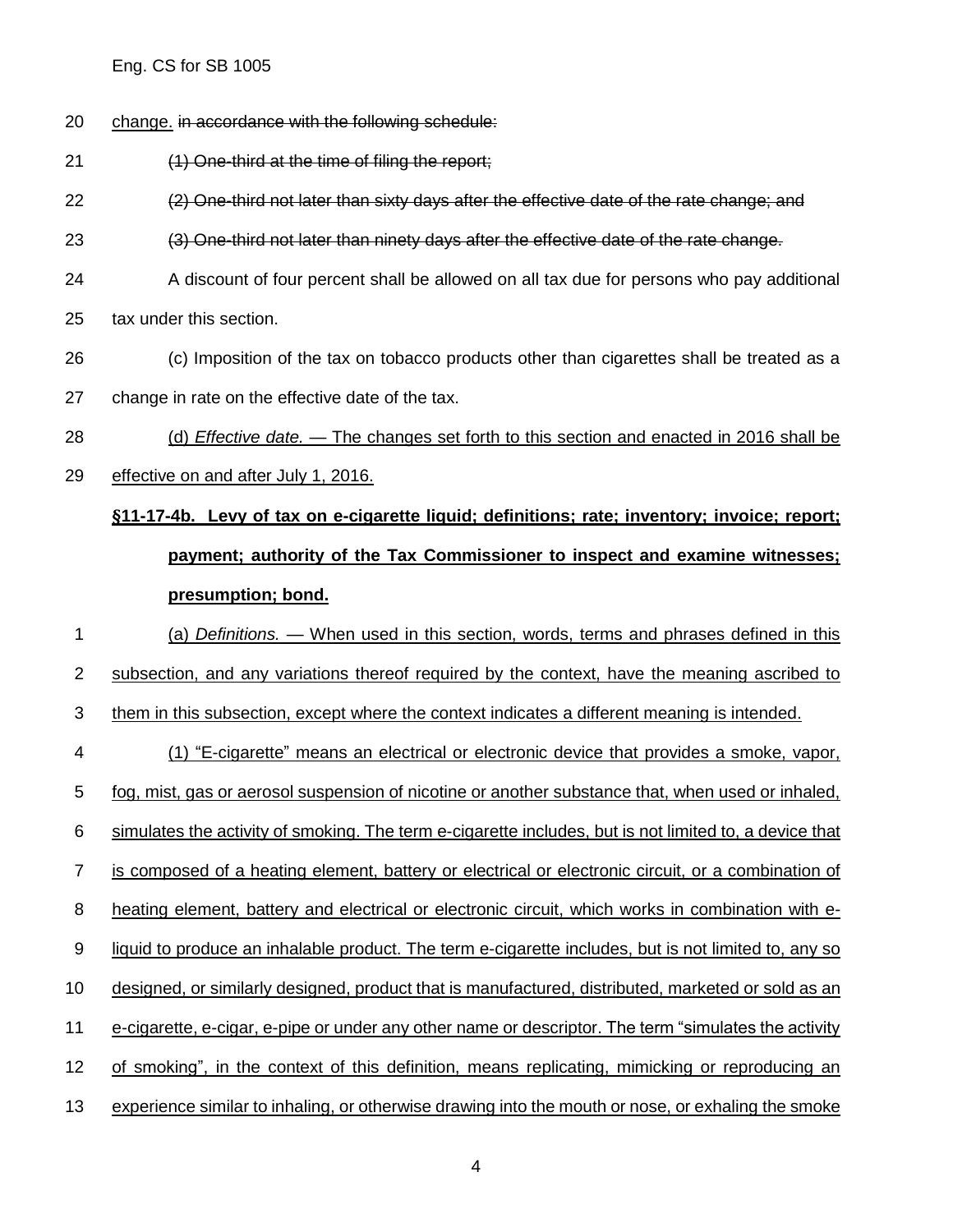- or combustion product of burning tobacco or any other product or material that can be used in a similar fashion.
- (2) "E-cigarette liquid" means any of the liquids or liquid mixtures used in e-cigarettes and is also known as e-juice, e-fluid, e-liquid or e-liquid product. E-cigarette liquid includes e-cigarette liquid mixing kits and e-cigarette liquid mixing kit components. When used in, or with, an e- cigarette, e-cigarette liquid is vaporized or otherwise converted into an inhalable product. E- cigarette liquid may or may not include, without limitation, propylene glycol, vegetable glycerin, nicotine from any source or flavorings. (b) *Levy of tax; rate*. — (1) On and after July 1, 2016, an excise tax is levied and imposed on sales of e-cigarette liquid at the rate of 7.5 cents per milliliter or fraction thereof, or if not sold, then at the same rate upon the use by the wholesaler or dealer. For purposes of this article, any distributor, dealer, 26 subjobber, subjobber dealer, retailer or any other person that imports or transports e-cigarette 27 liquids into this state, or that causes e-cigarette liquids to be imported or transported into this 28 state, is hereby deemed to be a wholesaler for purposes of this section and is liable for the tax imposed under this article. No wholesaler or other person may purchase e-cigarette liquids from any seller not approved by the Tax Commissioner. E-cigarette liquid mixing kits and e-cigarette liquid mixing kit components shall be taxed in accordance with the amount of e-cigarette liquid, in milliliters, that can be produced by or from the kit or components thereof, as determined by the Tax Commissioner. (2) Only one sale of e-cigarette liquid shall be used in computing the amount of tax due under this section. (c) *E-cigarette liquid on hand or in inventory; effect of rate changes; inventory; report.* — On July 1, 2016, and on the effective date of any rate change thereafter, every place of business as defined in this article, retail dealer, subjobber, vending machine operator or wholesaler, who has on hand or in inventory any e-cigarette liquid, shall take a physical inventory thereof, and
	-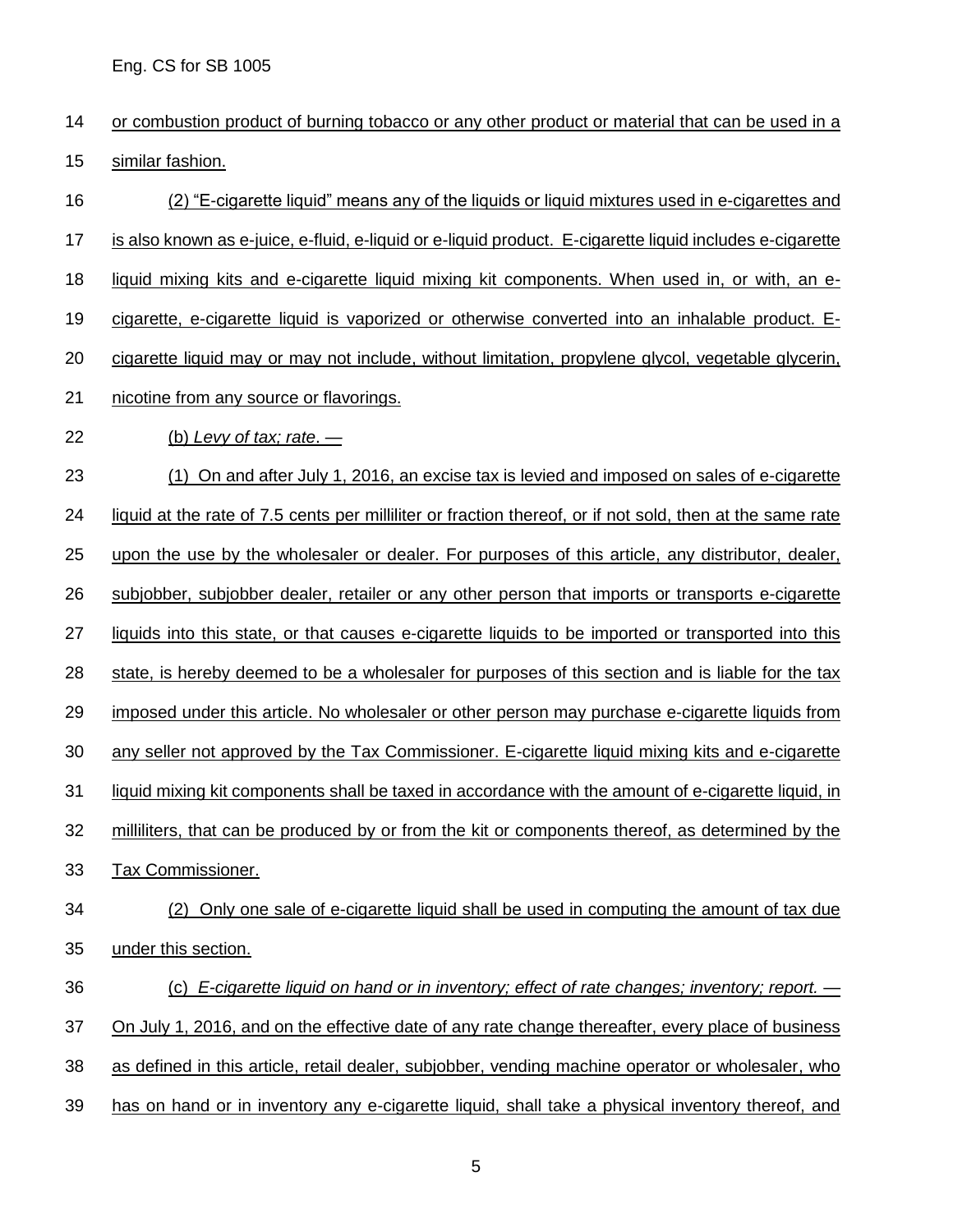- shall file a report of the inventory with the Tax Commissioner in the format required by the Tax
- Commissioner and shall pay the full amount of the tax due within sixty days after the effective

date of the rate imposition or, in the case of a rate change, shall pay any additional tax due from

- the effective date of the rate change. Imposition of the tax on sales of e-cigarette liquid shall be
- treated as a change in rate on the effective date of the tax.
- (d) *How tax paid; invoice required; reports required; due date; records to be kept.* —
- (1) The tax imposed in this section on e-cigarette liquid shall be paid using an invoice
- method prescribed by the Tax Commissioner.
- (2) The tax will be paid on any and all e-cigarette liquid coming into the state for the
- purpose of sale or use in this state on and after July 1, 2016.
- (3) *Contents of delivery ticket or invoice.* Unless otherwise permitted in writing by the
- Tax Commissioner, each delivery ticket or invoice for each purchase or sale of e-cigarette liquid
- must be recorded upon a serially numbered invoice showing:
- (A) The name and address of the seller and the purchaser;
- (B) The point of delivery;
- (C) The date;
- (D) (i) The number of e-cigarette cartridges, apparatus, containers or other devices; (ii)
- the quantity in milliliters of each cartridge, apparatus, container or other device; (iii) the wholesale
- price of each e-cigarette cartridge, apparatus, container or other device delivered in this state; or
- (iv) if sold outside of a cartridge or other device or container, the total quantity in milliliters of e-
- cigarette liquid not in cartridges, apparatus or other device or container delivered in this state and
- 61 the wholesale price of the e-cigarette liquid;
- (E) The invoice must either set out the amount of tax imposed by this article separately on
- the invoice or the invoice may instead indicate that the tax imposed under this article is included
- in the total price; and
- (F) Any other information required by the Tax Commissioner.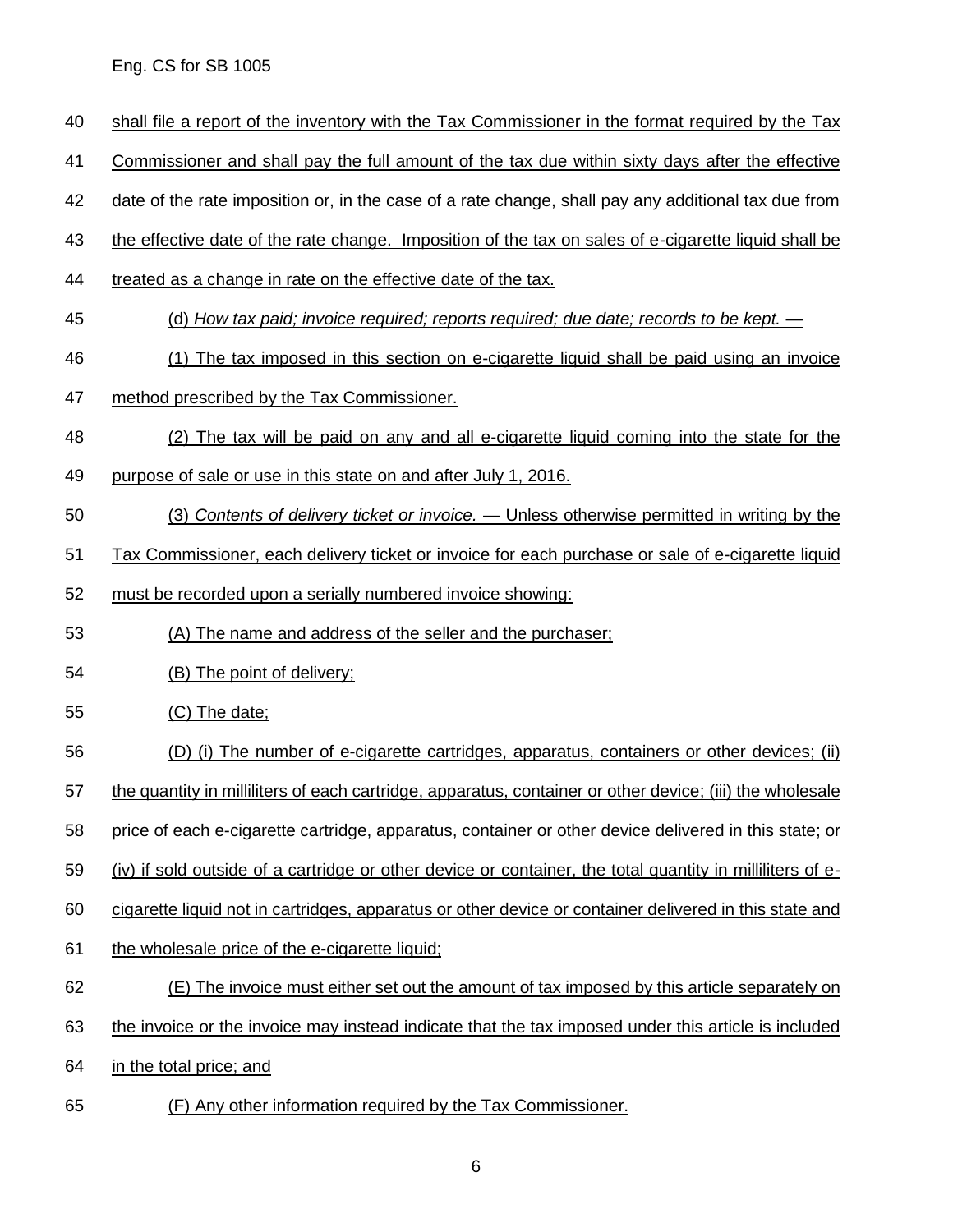| 66 | (4) Reports and payments due date. — On or before the fifteenth day of each month,                          |
|----|-------------------------------------------------------------------------------------------------------------|
| 67 | manufacturers, importers, every place of business as defined in this article, retail dealers,               |
| 68 | subjobbers, vending machine operators and wholesale dealers and their agents, shall file a report           |
| 69 | covering the business transacted in the previous month providing any information the Tax                    |
| 70 | Commissioner determines necessary for the ascertainment or assessment of the taxes imposed                  |
| 71 | by this article. Reports shall be signed under penalty of perjury and be in a form as prescribed by         |
| 72 | <u>the Tax Commissioner. The amount of tax shown to be due on the monthly report, if any, shall be</u>      |
| 73 | <u>remitted on or before the due date of the monthly report. The first report due for e-liquid sales is</u> |
| 74 | August 15, 2016, for the sales completed in July, 2016.                                                     |
| 75 | (5) Reports required. - The reports prescribed in this article are required, although a tax                 |
| 76 | may not be due or no business transacted, for the period covered by the report. In the case of              |
| 77 | any failure to file a report on the date prescribed for filing when no tax is due, unless it is shown       |
| 78 | that the failure was due to reasonable cause, there is hereby imposed a penalty of \$25 for each            |
| 79 | month or fraction of a month that such report is delinguent, until the report is filed, in addition to      |
| 80 | any penalties imposed under section nineteen-a of this article.                                             |
| 81 | <u>(6) Records. — Each person required to file a report shall make and keep the records</u>                 |
| 82 | necessary to substantiate the accuracy of the reports required by this section including, but not           |
| 83 | limited to, records of inventories, receipts, disbursements and sales. Records shall be retained            |
| 84 | for a period of time not less than three years from the time the report is due or the time when the         |
| 85 | report is filed, whichever is later.                                                                        |
| 86 | (e) Inspection of records and stocks; examination of witnesses; registration of e-cigarette                 |
| 87 | sellers; presumption of nontax paid. -                                                                      |
| 88 | (1) The Tax Commissioner has the authority to inspect or examine the records, books and                     |
| 89 | papers, and any equipment or e-cigarette apparatus, and any stock of e-cigarette liquid kept in or          |
| 90 | upon the premises of persons who sell, possess or store e-cigarette liquid, for the purpose of              |
| 91 | determining the quantity and value of e-cigarette liquid acquired, on hand or disbursed, to verify          |
|    |                                                                                                             |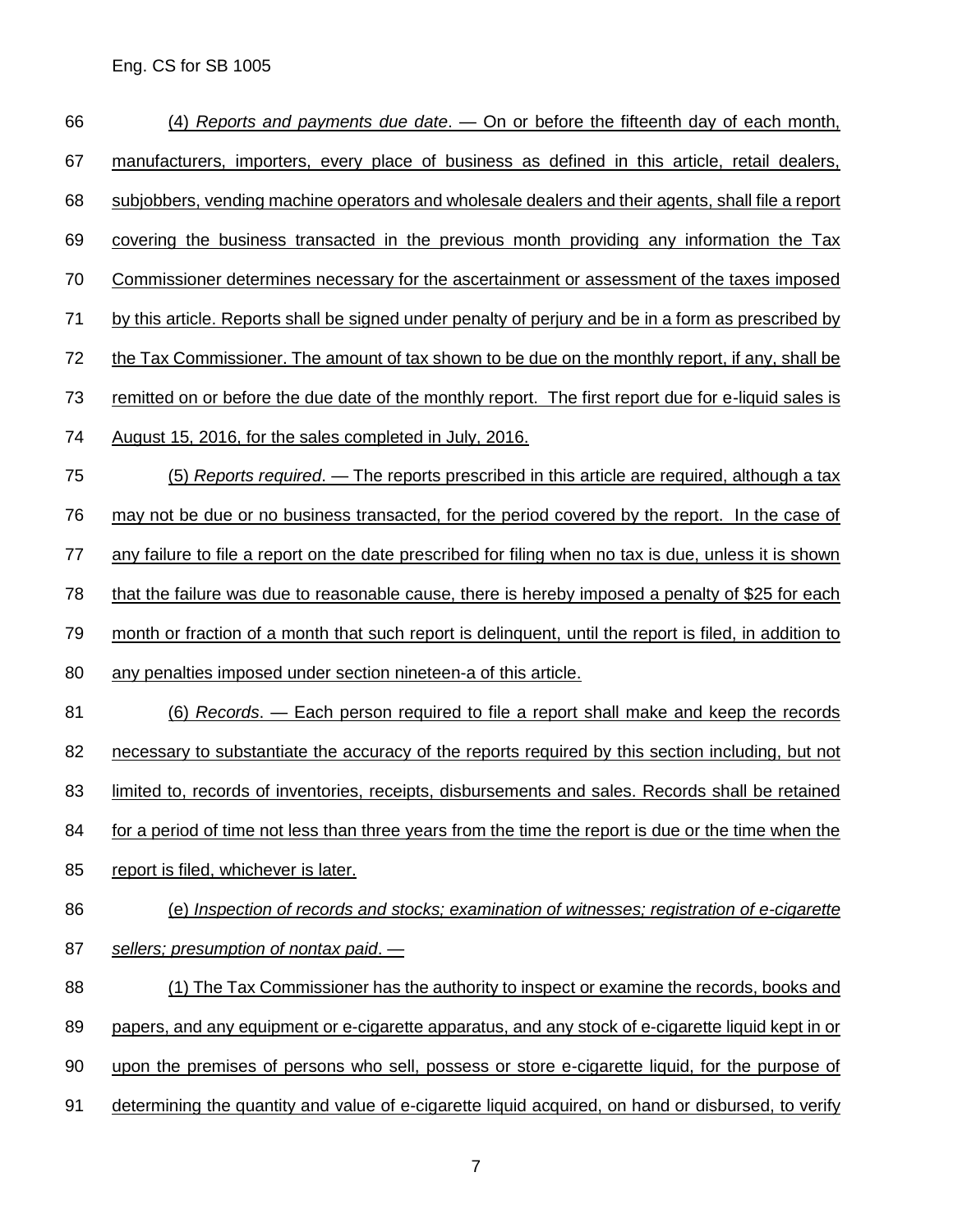the truth and accuracy of any statement, return, form or report and to ascertain whether the tax imposed by this article has been properly paid.

 (2) In addition to the Tax Commissioner's powers set forth in article ten of this chapter, the Tax Commissioner or the Tax Commissioner's agent may examine witnesses under oath in order to ascertain the amount of taxes and reports due under this article. If a witness or person fails or refuses to testify or grant access to records, books, papers, equipment or e-cigarette apparatus, 98 or any stock of e-cigarette liquid, necessary or useful to ascertain the amount of taxes and reports due under this article, the Tax Commissioner shall certify the facts and names to the circuit court of the county having jurisdiction of the party and the court shall issue a summons to the party to 101 appear before the Tax Commissioner at a place designated within the jurisdiction of the court, on a day fixed, to be continued as the occasion may require for good cause shown, to testify and 103 give evidence and to produce for inspection any books, records and papers that may be required and to grant access to records, books, papers, equipment or e-cigarette apparatus, or any stock 105 of e-cigarette liquid, for the purpose of ascertaining the amount of tax and reports due, if any. (3) Each wholesale dealer of e-cigarette liquid must register with the Tax Commissioner and maintain a business registration certificate, showing the wholesale dealer of e-cigarette liquid to be registered as a seller of tobacco products or seller of both cigarettes and tobacco products 109 prior to the sale or delivery of e-cigarette liquid to any retail dealer or subjobber in this state. A wholesale dealer may sell tax-paid e-cigarette liquid only to another wholesaler or a retail dealer 111 or subjobber in this state. No person may purchase nontaxed e-cigarette liquid from any seller not approved by the Tax Commissioner. (4) Whenever e-cigarette liquid is found in the place of business of any retail dealer, without evidence that the tax imposed by this section has been paid, it shall be presumed that the e-cigarette liquid is kept on the premises in violation of this article. (f) *Bond*. — The Tax Commissioner may require wholesalers, subjobbers or retail dealers

to file a continuous surety bond in an amount to be fixed by the Tax Commissioner but no less